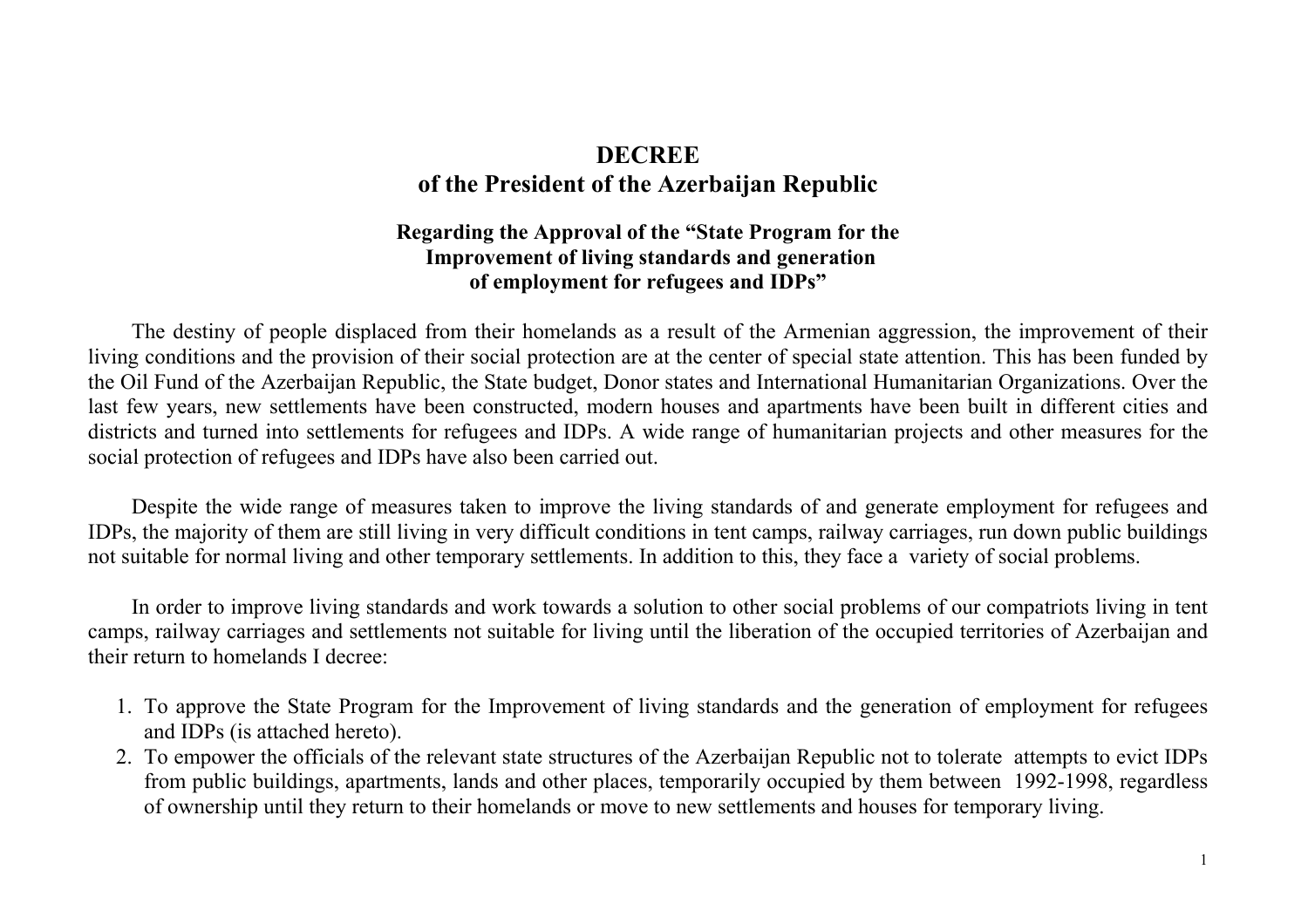- 3. To recommend the management of private enterprises to assist refugees and IDPs to find work. To recommend the management of higher and secondary educational institutions to assist refugees and IDPs to with tuition fees.
- 4. The Cabinet of Ministers of the Azerbaijan Republic should:
- take appropriate measures for the implementation of the State Program approved by this Decree together with the relevant executive powers.
- give a quarterly report on the measures taken for the implementation of the State Program to the President of the Azerbaijan Republic.
- *5.* This Decree comes into effect from a date of signing.

President of the Azerbaijan Republic Ilham Aliyev

July, 1 2004 Baku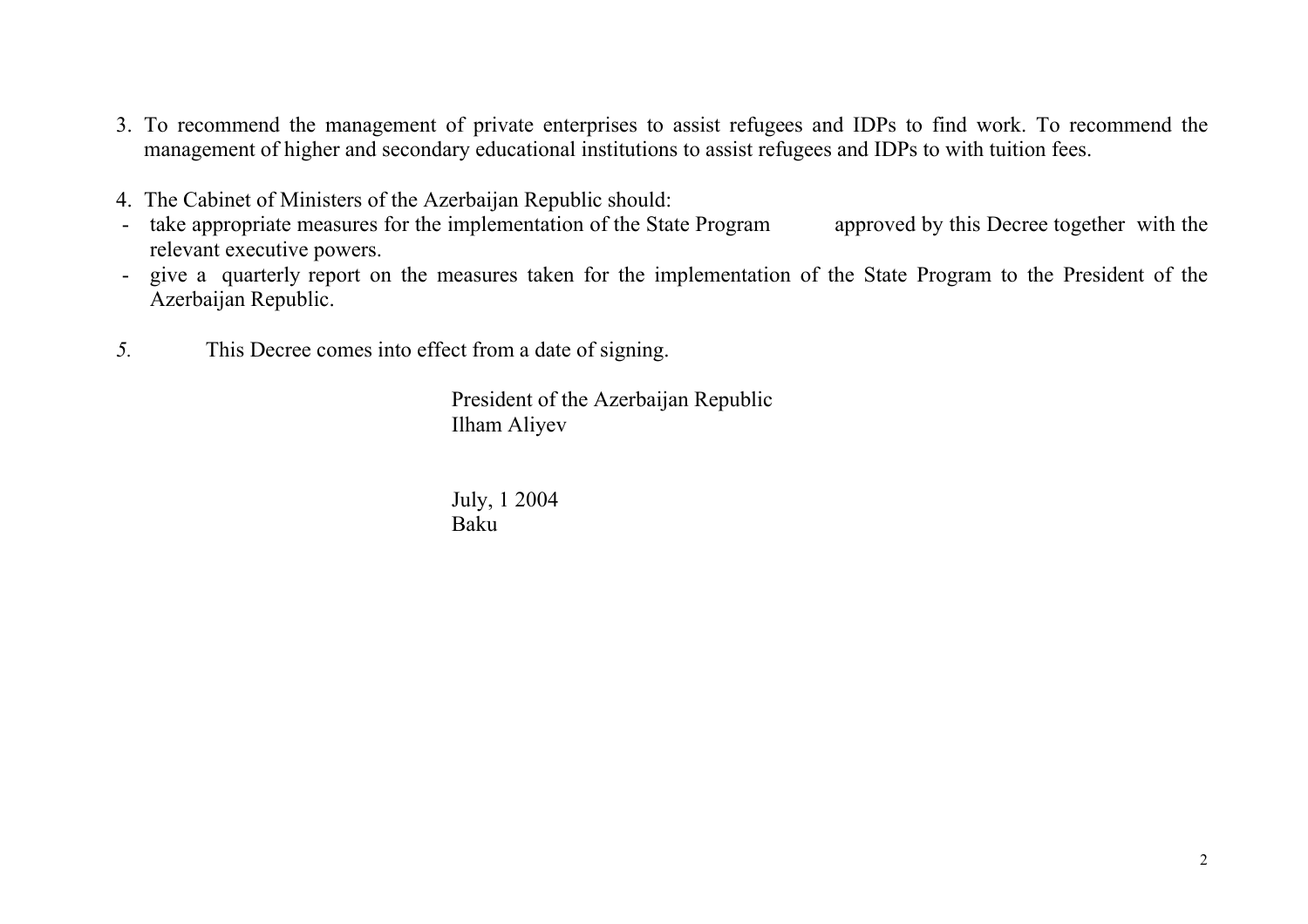## **STATE PROGRAM**

## **on improving of living conditions of refugees and IDPs and increasing employment generation**

| Orde             | <b>Actions</b>                                                                                                                                                                                                                                                                                                                                                                                                                                                                                                                                                                                                                                                                                                                                                                                                                                                                                                                                                                                                                                                                                     | <b>Purpose of the actions</b>                  | Implementat | <b>Responsible Bodies</b>                                                                                                                                                                                                                                                                                                                    |
|------------------|----------------------------------------------------------------------------------------------------------------------------------------------------------------------------------------------------------------------------------------------------------------------------------------------------------------------------------------------------------------------------------------------------------------------------------------------------------------------------------------------------------------------------------------------------------------------------------------------------------------------------------------------------------------------------------------------------------------------------------------------------------------------------------------------------------------------------------------------------------------------------------------------------------------------------------------------------------------------------------------------------------------------------------------------------------------------------------------------------|------------------------------------------------|-------------|----------------------------------------------------------------------------------------------------------------------------------------------------------------------------------------------------------------------------------------------------------------------------------------------------------------------------------------------|
| $r \mathbf{N_2}$ |                                                                                                                                                                                                                                                                                                                                                                                                                                                                                                                                                                                                                                                                                                                                                                                                                                                                                                                                                                                                                                                                                                    |                                                | ion period  |                                                                                                                                                                                                                                                                                                                                              |
|                  | 1. Issues on improving the living standards and temporary settlements                                                                                                                                                                                                                                                                                                                                                                                                                                                                                                                                                                                                                                                                                                                                                                                                                                                                                                                                                                                                                              |                                                |             |                                                                                                                                                                                                                                                                                                                                              |
| 1.1.             | In accordance with Decree #80 of the President of the Improving of the living $\vert$ 2004-2006<br>Azerbaijan Republic dated February 4, 2004 on conditions of 3860 IDP<br>"Actions for improvement of the living and social families"<br>conditions and providing employment for refugees   many years in tent<br>and IDPs deported from their homelands as a result of camps<br>occupation of the Azerbaijani territories by the<br>Armenian armed forces and settled in the tent camps<br>of Barda and Agjabedi territories and temporarily<br>located in railway carriages of Barda district"<br>constructing of the new settlements with education,<br>health<br>and<br>other necessary socio-technical<br>infrastructure, energy, water supply in:<br>- Barda, Agjabedi districts for 3674 IDP families<br>from Agdam district temporarily settled in tent camps<br>and railway carriages in Barda district;<br>Barda district for 149 IDP families from Kalbajar<br>district;<br>- Agjabedi territory for 37 IDP families settled in<br>wintergrounds of Lachin district and demolishing of | settled<br>for<br>and<br>railway<br>carriages. |             | Committee<br>The<br>State<br>established in<br>February 4,<br>$2004$ by the<br>Presidential<br>State<br>#80,<br>the<br>Decree<br>Committee for Refugees and<br>SOFAR, the State<br>$IDPs$ ,<br>Committee<br>for<br>Soil<br>and<br>the Ministry of<br>Mapping,<br>Finance,<br>relevant<br>the<br>executive powers of cities and<br>districts. |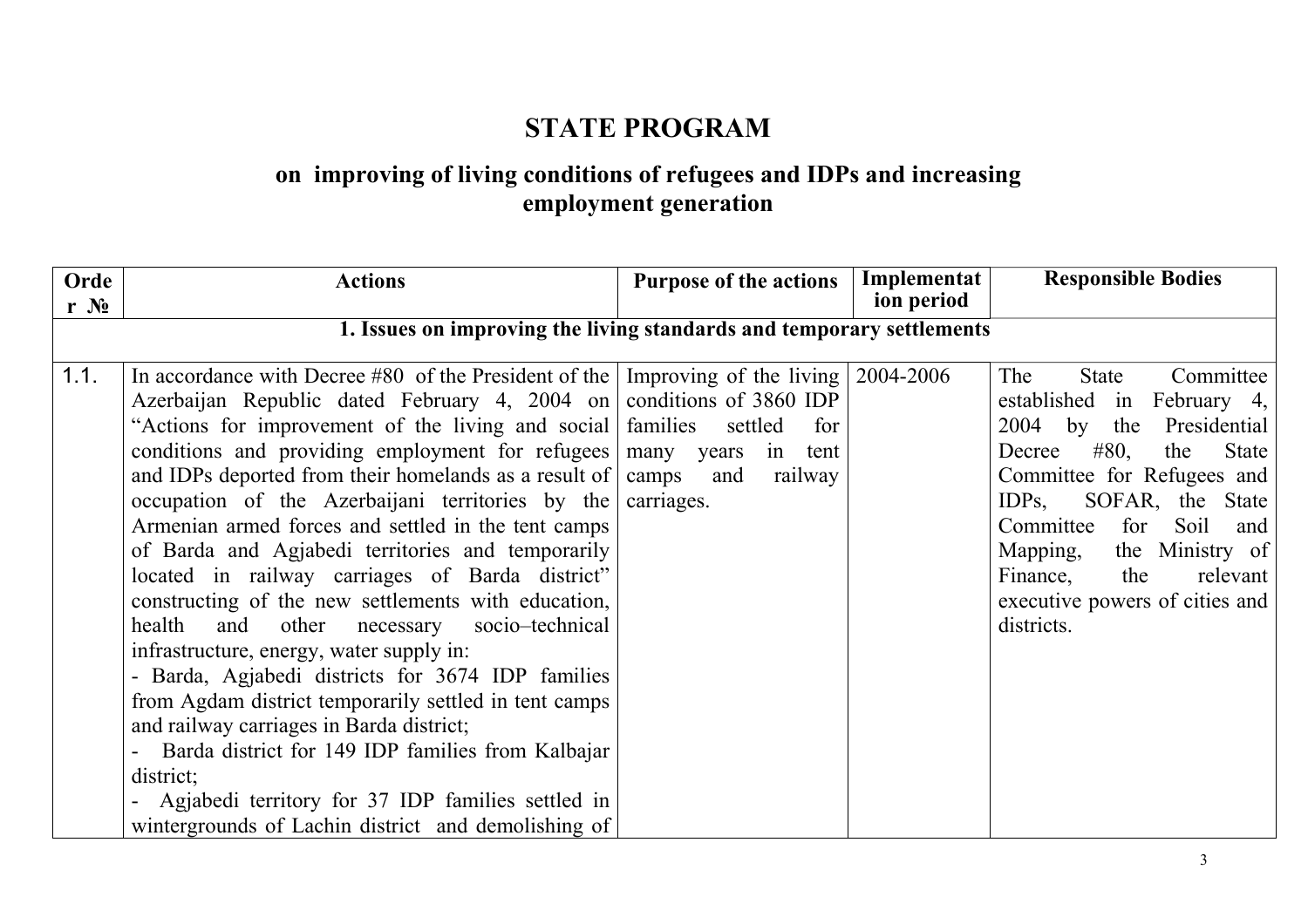|      | the tent camps in Barda, Agjabedi districts                                                                                                                                                                                                                                                                                                                                                                                                                                                                                                                                                                                                              |                                                                                                                                              |                        |                                                                                                                                                                            |
|------|----------------------------------------------------------------------------------------------------------------------------------------------------------------------------------------------------------------------------------------------------------------------------------------------------------------------------------------------------------------------------------------------------------------------------------------------------------------------------------------------------------------------------------------------------------------------------------------------------------------------------------------------------------|----------------------------------------------------------------------------------------------------------------------------------------------|------------------------|----------------------------------------------------------------------------------------------------------------------------------------------------------------------------|
| 1.2. | Construction of new settlements with education,<br>socio-technical<br>health<br>and<br>other<br>necessary<br>infrastructure, energy, water supply :<br>- for 2104 IDP families from Fizuli district very poor conditions<br>temporarily settled in tent camps in Saatli, Sabirabad<br>districts and railway carriages located at Imishli<br>district;<br>-for 2019 IDP families from Jabrayil and other<br>districts within Bilasuvar territory;<br>- for 35 IDP families from Agdam district in the<br>same area;<br>for 21 IDP families from Lachin district in<br>Agjabedi;<br>as well as demolishing of tent camps in Saatli,<br>Sabirabad district: | Solving the housing and<br>social problems of 4179<br>IDP families living in                                                                 | 2004-2007              | <b>State Committee for Refugees</b><br>and IDPs, SOFAR, Ministry<br>of Finance, State Committee<br>for Soil and Mapping,<br>the<br>relevant executive powers of<br>regions |
| 1.3. | Construction of new settlements for IDP families<br>temporarily settled in Finnish settlements with expired<br>service lives in Mingachevir, Yevlakh, Goranboy,<br>Shaki, Saatli, Sabirabad, Lachin (Takhtakorpu),<br>Barda, Fizuli, Agjabedi, Agdam, Imishli, Davachi<br>districts                                                                                                                                                                                                                                                                                                                                                                      | Improving of housing $\vert 2006-2007 \vert$<br>and social conditions of<br>6315<br><b>IDP</b><br>families<br>living in a very poor<br>state |                        | State Committee<br>The<br>for<br>Refugees and IDPs, MED,<br>MOF, relevant<br>executive<br>powers of cities and districts                                                   |
| 1.4. | Construction of new houses for IDPs settled in school<br>buildings in various cities and districts                                                                                                                                                                                                                                                                                                                                                                                                                                                                                                                                                       | Improving<br>of<br>conditions<br>of<br><b>IDP</b><br>families                                                                                | living   2005-2007     | Committee<br>The<br>State<br>for<br>Refugees and IDPs, MED,<br>MOF, the relevant executive<br>powers of cities and districts                                               |
| 1.5. | Construction of new settlement in Beylagan district   Improving                                                                                                                                                                                                                                                                                                                                                                                                                                                                                                                                                                                          | of                                                                                                                                           | living   $2005 - 2006$ | The State Committee for                                                                                                                                                    |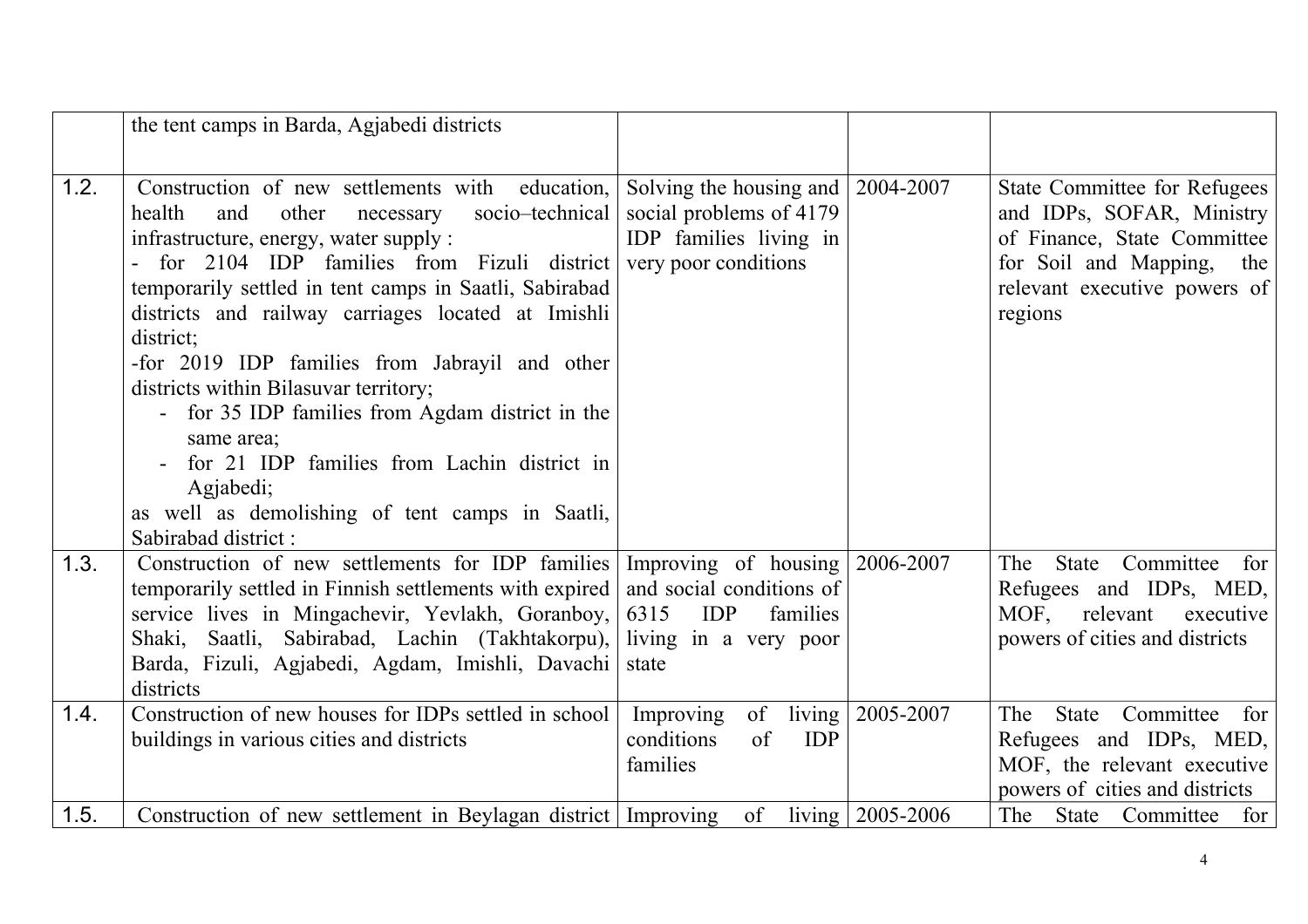|      | for IDP families with very poor living conditions and   | conditions of 500 IDP     |               | Refugees and IDPs, MED,         |
|------|---------------------------------------------------------|---------------------------|---------------|---------------------------------|
|      | temporarily settled in Khojavend wintergrounds          | families<br>from          |               | MOF, the relevant executive     |
|      |                                                         | Khojavend district        |               | powers of cities and districts  |
| 1.6. | Construction of new settlement in Yukhari Agjakend      | living<br>Improving<br>of | 2005-2006     | State Committee for<br>The      |
|      | area of Goranboy district for IDP families from         | conditions of 500 IDP     |               | Refugees and IDPs, MED,         |
|      | Khojali district                                        | families from Khojali     |               | MOF, the relevant executive     |
|      |                                                         | district                  |               | powers of cities and districts  |
| 1.7. | Jointly studying by the local executive powers of       | Improving<br>the          | 2004-2005     | State Committee<br>The<br>for   |
|      | existing situation at 268 objects of Baku, Sumgayit,    | infrastructure in densely |               | Refugees and IDPs, MED,         |
|      | other districts and cities with densely inhabited       | residences of IDPs in     |               | MOF, executive powers of        |
|      | residences of IDPs temporary settled in (dormitory,     | Baki and Sumgayit and     |               | Baki and Sumgayit, other        |
|      | social structure, recreation centers, sanatoriums,      | other cities              |               | cities and districts            |
|      | suspended buildings, etc.), taking appropriate actions  |                           |               |                                 |
|      | for improving their infrastructure (water, gas, energy, |                           |               |                                 |
|      | sewerage and roofing, etc.)                             |                           |               |                                 |
| 1.8. | Providing rehabilitation and reconstruction works for   | Improving of the social   | 2004<br>and   | Committee<br>The<br>State<br>on |
|      | socio-technical infrastructure, historical and cultural | living conditions of      | further years | Rehabilitation<br>and           |
|      | monuments in settlements of Nakhichevan AR,             | population residing in    |               | Reconstruction of Occupied      |
|      | Fizuli, Agjabedi, Agdam Tar-tar, Geranboy, Tovuz,       | the vicinity of border    |               | Areas Affected by Military      |
|      | Kazakh and Gedebay districts which were damaged         | and affected by the war,  |               | Actions, the State Committee    |
|      | by the military actions and liberated from occupation   | rehabilitation of         |               | for Refugees<br>and<br>$IDPs$ , |
|      |                                                         | historical-cultural       |               | ARRA, SFDI, MOF, the            |
|      |                                                         | monuments in liberated    |               | of Culture,<br>Ministry<br>the  |
|      |                                                         | from occupation           |               | relevant executive powers of    |
|      |                                                         | territories               |               | districts                       |
| 1.9. | Repatriation Program<br>("Great<br>Developing<br>the    | Assisting in preparatory  | 2004-2005     | The Republican Commission       |
|      | Return") with participation and financial support of    | works for returning the   |               | on Humanitarian Assistance,     |
|      | the international financial institutions, UN agencies,  | IDPs to their home        |               | relevant executive powers of    |
|      | international and local humanitarian and development    |                           |               | cities and districts, relevant  |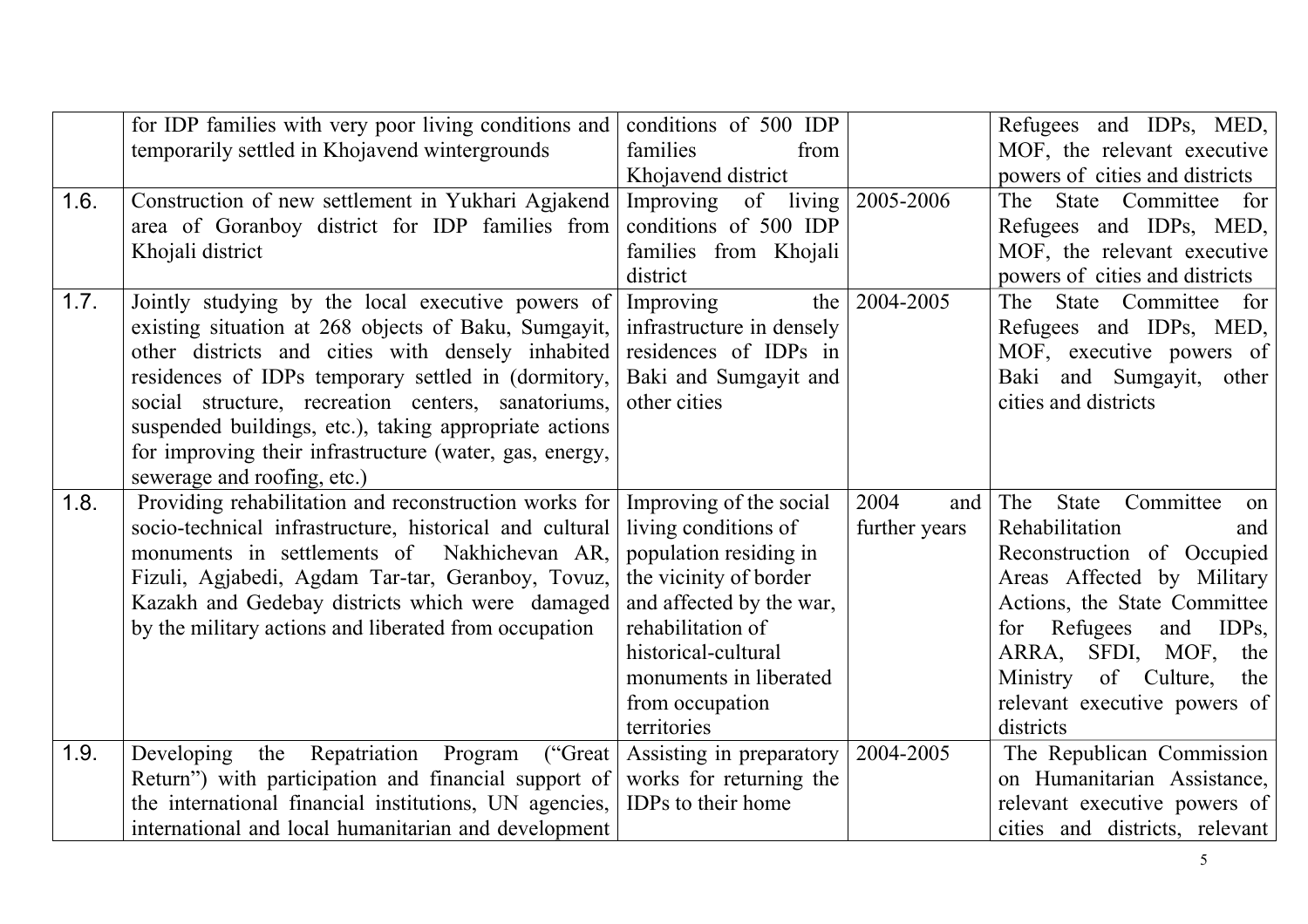|       | organizations                                                                                                                                                                                                              |                                                                                                                 |                              | government and international<br>institutions                                                                                                                                                                                                          |
|-------|----------------------------------------------------------------------------------------------------------------------------------------------------------------------------------------------------------------------------|-----------------------------------------------------------------------------------------------------------------|------------------------------|-------------------------------------------------------------------------------------------------------------------------------------------------------------------------------------------------------------------------------------------------------|
| 1.10. | Continuing the mine clearing and clearing works on<br>liberated from occupated territories, roads, utilities,<br>electricity cables, water and irrigation pipelines,<br>settlements rendered to IDPs for temporary living. | Providing security for $2004$<br>IDPs re-settled to new<br>settlements or returning<br>to rehabilitated home    | and<br>further years         | ANAMA,<br>the<br>executive<br>powers of districts                                                                                                                                                                                                     |
| 1.11. | Reconstruction of irrigation systems in liberated from<br>occupation Agdam and Fizuli districts                                                                                                                            | Providing<br>necessary<br>conditions for IDPs to<br>engaged<br>be<br>in<br>husbandry                            | 2004-2005                    | The State Amelioration and<br>Irrigation<br>Committee,<br>the<br>Ministry of Agriculture, the<br>executive powers of relevant<br>districts                                                                                                            |
|       | 2. Issues regarding enhancement of employment generation for IDPs and poverty reduction                                                                                                                                    |                                                                                                                 |                              |                                                                                                                                                                                                                                                       |
| 2.1.  | Construction of small dairy processing plants in<br>Agdam, Agjabedi (Lachin wintergrounds), Barda,<br>Bilasuvar, Fizuli and Goranboy districts                                                                             | Improving social living<br>conditions<br>and<br>employment<br>provision<br>to IDPs,                             | 2004-2007                    | MOF,<br>SCRIDP,<br>MED,<br>executive powers of districts<br>Agdam, Agjabedi,<br>Barda,<br>Bilasuvar,<br>Fizuli<br>and<br>Goranboy                                                                                                                     |
| 2.2.  | Establishing of agro-service centers in Agdam,<br>Agjabedi (Lachin wintergrounds), Barda, Bilasuvar,<br>Fizuli and Goranboy districts                                                                                      | Effective usage of land<br>plots<br>temporarily<br>IDP <sub>s</sub><br>allotted<br>to<br>increase in production | 2004<br>and<br>further years | The Ministry of Agriculture,<br>MoF,<br>MED,<br>the<br><b>State</b><br>Committee for Refugees and<br>$IDPs$ ,<br>the executive powers<br>of districts Agdam, Agjabedi,<br>Barda, Bilasuvar, Fizuli and<br>Goranboy,<br>international<br>organizations |
| 2.3.  | Construction of fruit processing and juice production   Improving<br>plants in Agdam, Bilasuvar, Fizuli and Goranboy provision                                                                                             | employment<br>$IDPs$ ,<br>to                                                                                    | 2005-2006                    | MED, MoF, State Committee<br>for Refugees<br>$IDPs$ ,<br>and                                                                                                                                                                                          |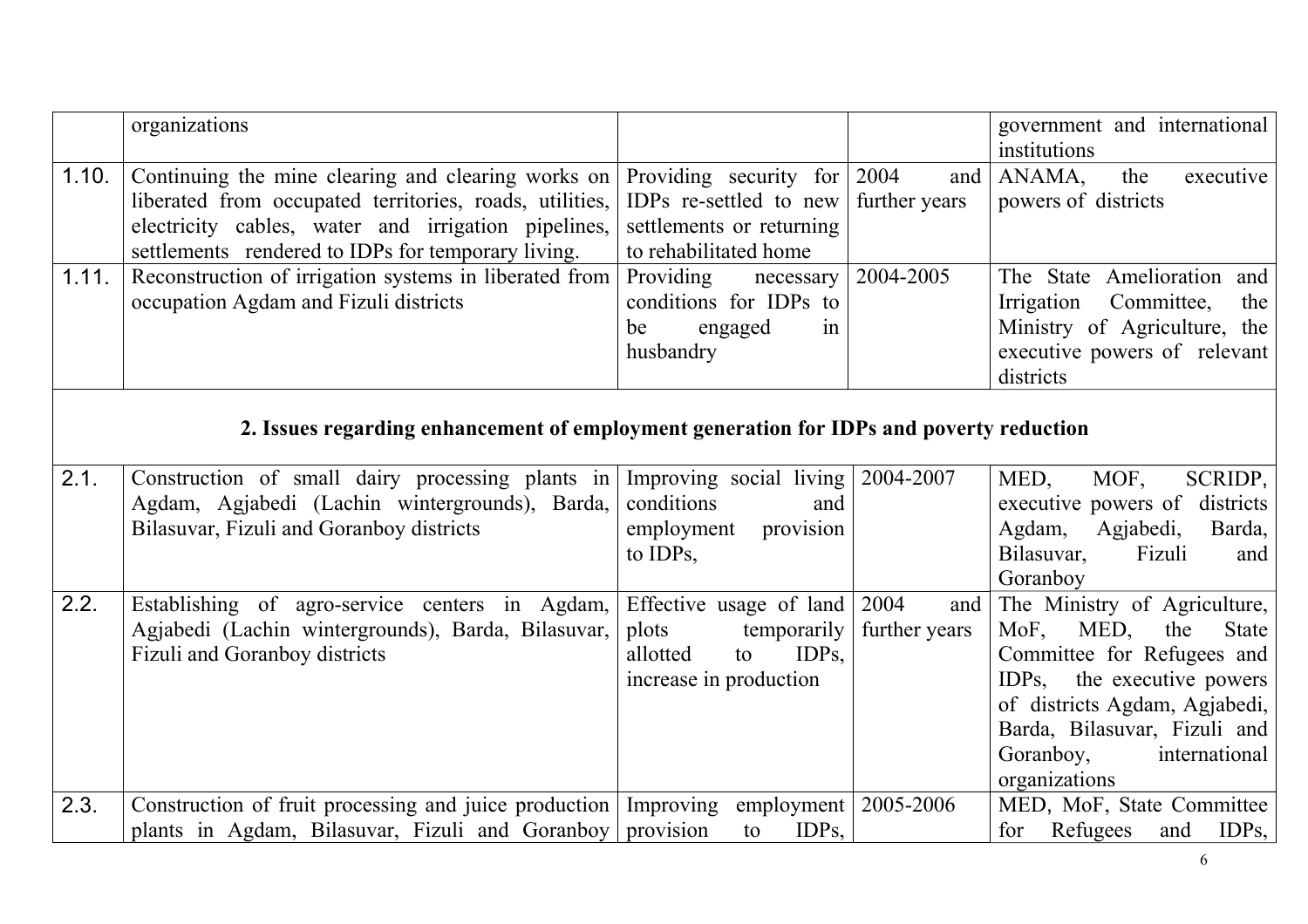|      | districts                                                                                                                                                                                | increase in production,<br>reduction of poverty                                                                              |                | executive powers of districts<br>Agdam, Bilasuvar, Fizuli and<br>Goranboy,<br>international<br>organizations                                                                                     |
|------|------------------------------------------------------------------------------------------------------------------------------------------------------------------------------------------|------------------------------------------------------------------------------------------------------------------------------|----------------|--------------------------------------------------------------------------------------------------------------------------------------------------------------------------------------------------|
| 2.4. | of small production facilities for<br>Establishment<br>leather and wool storage and purshase in Agdam,<br>Fizuli<br>and<br>Agjabedi<br>(Lachin<br>Bilasuvar,<br>wintergrounds) districts | Improving employment   2005-2007<br>IDP <sub>s</sub> ,<br>provision<br>to<br>increase in production,<br>reduction of poverty |                | MED, MoF, State Committee<br>for Refugees<br>and<br>$IDPs$ ,<br>executive powers of districts<br>Agdam, Bilasuvar, Fizuli and<br>Agjabedi,<br>international<br>organizations                     |
| 2.5. | Construction of bread-baking plants in Agdam,<br>Agjabedi (Lachin wintergrounds), Barda, Bilasuvar,<br>Fizuli and Goranboy districts                                                     | Improving employment<br>provision to IDPs                                                                                    | 2004-2006      | MED,<br>MoF,<br>the<br><b>State</b><br>Committee for Refugees and<br>executive powers of<br>$IDPs$ ,<br>districts Agdam, Bilasuvar,<br>Fizuli<br>Goranboy,<br>and<br>international organizations |
| 2.6. | Construction of brick workshop in Agdam district                                                                                                                                         | $\left  \text{in} \right $<br>Improvement<br>providing the IDPs with<br>job                                                  | 2005           | MoF,<br>State<br>MED,<br>the<br>Committee for Refugees and<br>IDPs, the executive power of<br>Agdam district                                                                                     |
| 2.7. | Establishment of small carpet weaving facilities in<br>Agdam, Barda, Bilasuvar, Fizuli and Goranboy<br>districts                                                                         | Improvement<br>providing the IDPs with<br>job                                                                                | in   2004-2007 | MED, MoF, State Committee<br>for Refugees<br>$IDPs$ ,<br>and<br>executive powers of districts<br>Agdam,<br>Barda, Bilasuvar,<br>Fizuli<br>and<br>Goranboy,<br>international organizations        |
| 2.8. | Establishment of seed-growing farm (50 ha) and<br>cultivation of vineyards (50 ha) in Agdam district                                                                                     | in <sub>1</sub><br>Improvement<br>providing the IDPs with<br>job                                                             | 2005           | The Ministry of Agriculture,<br>MED,<br><b>State</b><br>MoF,<br>the<br>Committee for Refugees and                                                                                                |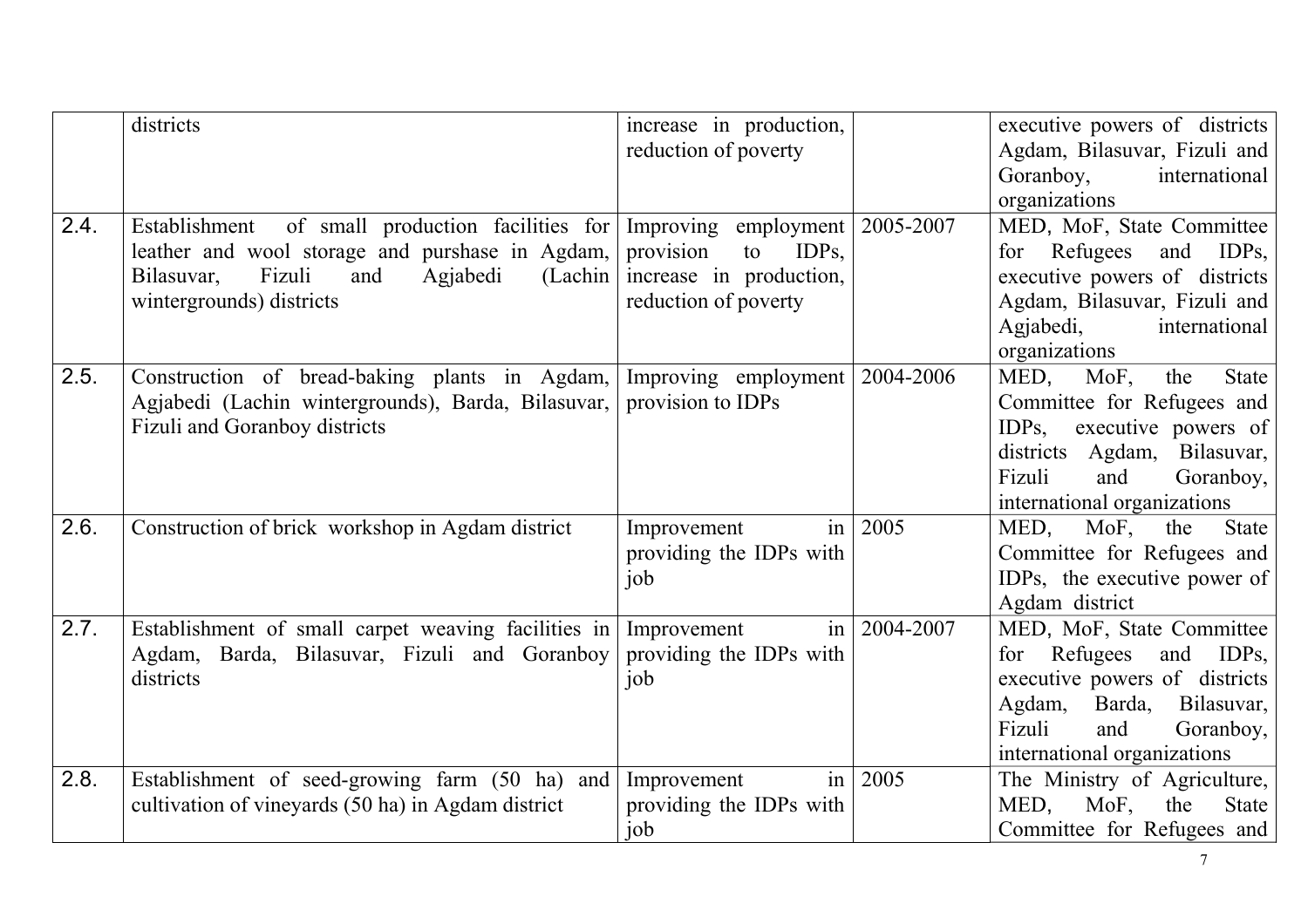|       |                                                                                                                                            |                                                                                                           |                             | IDPs, the executive power of<br>Agdam district                                                                                                                                                                          |
|-------|--------------------------------------------------------------------------------------------------------------------------------------------|-----------------------------------------------------------------------------------------------------------|-----------------------------|-------------------------------------------------------------------------------------------------------------------------------------------------------------------------------------------------------------------------|
| 2.9.  | Construction of trade centers in Agdam, Agjabedi Improvement<br>(Lachin wintergrounds), Barda, Bilasuvar, Fizuli and<br>Goranboy districts | in<br>providing the IDPs with<br>job                                                                      | 2005-2006                   | MED,<br>MoF,<br>the<br><b>State</b><br>Committee for Refugees and<br>IDPs, the executive powers of<br>districts Agdam, Agjabedi.<br>Barda, Bilasuvar, Fizuli and<br>Goranboy                                            |
| 2.10. | Promoting credit provision for small entrepreneurs<br>and farmers                                                                          | Creation of necessary<br>conditions<br><b>IDPs</b><br>for<br>engaged in farming and<br>small enterprising | 2005-2007                   | MED,<br>international<br>institutions<br>and<br>credit<br>organizations                                                                                                                                                 |
| 2.11. | Involvement of IDPs from relevant districts in works<br>regarding new settlements to be constructed                                        | in<br>Improvement<br>providing the IDPs with<br>job                                                       | 2004<br>and<br>coming years | The<br><b>State</b><br>Committee<br>for<br>Refugees and IDPs, SFDI, the<br>executive powers of relevant<br>districts                                                                                                    |
| 2.12. | Organizing training courses for IDPs on various<br>professions and specializations.                                                        | Assistance to IDPs in<br>the<br>acquiring<br>new<br>required skills                                       | 2004<br>and<br>coming years | The Ministry of Labor and<br>Protection<br>Social<br>of<br>Population                                                                                                                                                   |
| 2.13. | Organizing of payment-based improvement works in<br>newly constructed settlements                                                          | in<br>Improvement<br>providing the IDPs with<br>job                                                       | 2004<br>and<br>coming years | The Ministry of Labor and<br>Protection<br>of<br>Social<br>Population, the<br>executive<br>powers of relevant districts                                                                                                 |
| 2.14. | Providing land plots and financial grant assistance to<br>families re-settled to residences in new<br><b>IDP</b><br>settlements            | Involving of IDPs in<br>husbandry and poverty<br>reduction                                                | 2004                        | The State Oil Fund, MoF, the<br><b>State Committee for Refugees</b><br>IDP <sub>s</sub><br>and<br>the<br><b>State</b><br>Committee<br>for<br>Soil<br>and<br>of<br>Mapping,<br>Ministry<br>Agriculture,<br>the executive |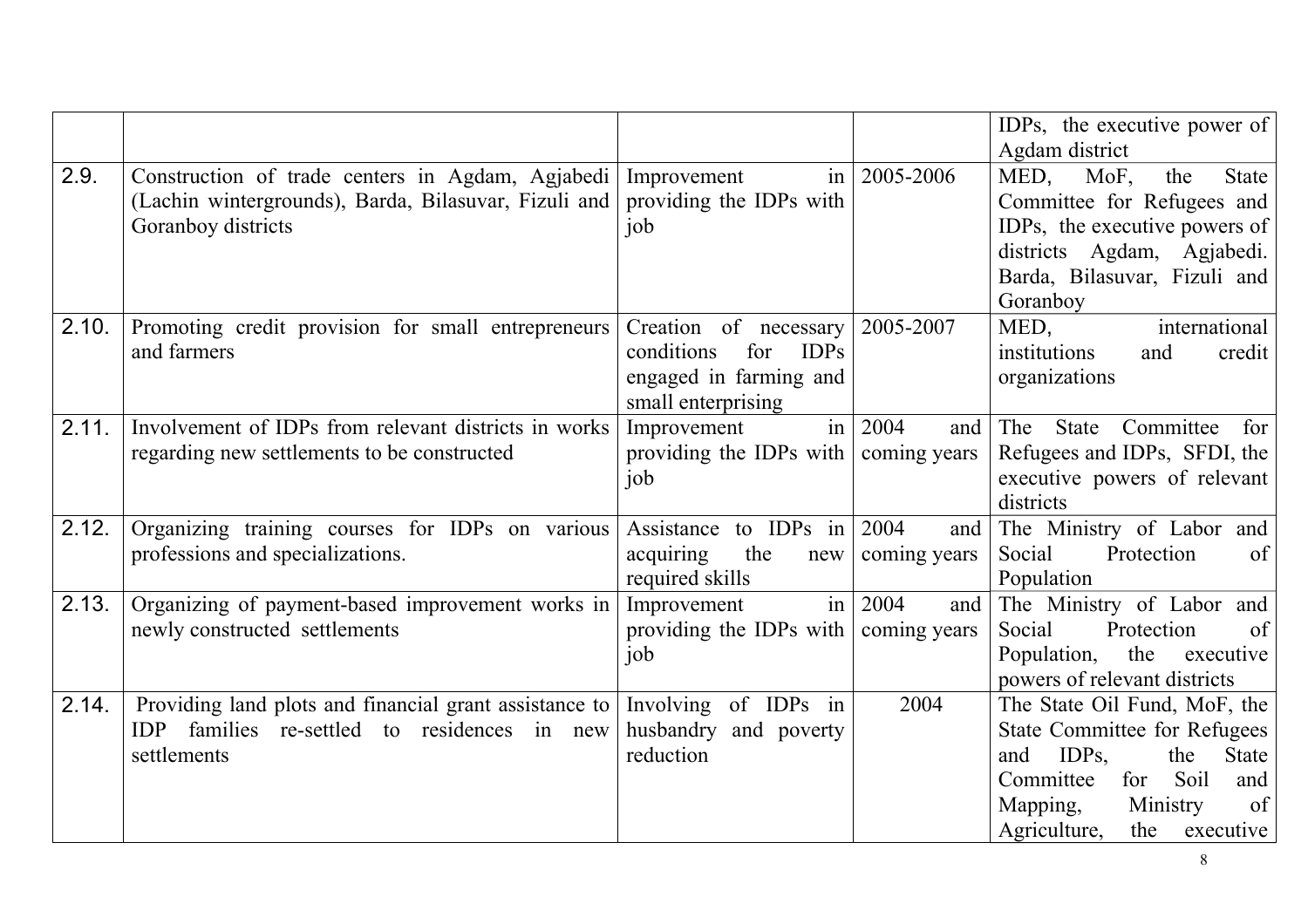|       |                                                         |                            |              | powers of relevant districts        |
|-------|---------------------------------------------------------|----------------------------|--------------|-------------------------------------|
| 2.15. | international,<br>Involvement<br>of<br>donors.<br>local | Enhancement<br>in          | 2004 and     | The Republican Commission           |
|       | humanitarian and development organizations founded      | employment generation      | coming years | on International Humanitarian       |
|       | by them in establishment of production fields and       | for refugees and IDPs      |              | Assistance, the Ministry of         |
|       | generation of employment for refugees and IDPs in       | and poverty reduction      |              | Foreign Affairs, the Ministry       |
|       | newly constructed settlements                           |                            |              | of Agriculture, MED, the            |
|       |                                                         |                            |              | Ministry of Labor and Social        |
|       |                                                         |                            |              | Protection of Population, the       |
|       |                                                         |                            |              | <b>State Committee for Refugees</b> |
|       |                                                         |                            |              | and IDPs,<br>the executive          |
|       |                                                         |                            |              | powers of relevant districts        |
| 2.16  | Improvement in provision of diesel fuel, fertilizers,   | Creating<br>appropriate    | 2005 and     | The Ministry of Agriculture,        |
|       | agricultural equipment and other necessary facilities   | conditions for refugees    | coming years | SOCAR, MoF, executive               |
|       | for population in newly constructed settlements         | and IDPs for involving     |              | powers of cities and districts      |
|       |                                                         | in farm works              |              |                                     |
| 2.17. | Providing necessary works for active participation in   | Creation new job places    | 2004 and     | The Republican Commission           |
|       | established by<br>international,<br>local<br>programs   | for refugees and IDPs      | coming years | on International Humanitarian       |
|       | humanitarian and development organizations              | living in<br>temporary     |              | Assistance, the Ministry of         |
|       |                                                         | settlements                |              | Foreign Affairs, State              |
|       |                                                         |                            |              | Committee for Refugees and          |
|       |                                                         |                            |              | IDPs, international, local          |
|       |                                                         |                            |              | humanitarian and established        |
|       |                                                         |                            |              | by them development                 |
|       |                                                         |                            |              | organizations                       |
| 2.18. | With the aim of employment purposes for refugees        | Improving<br>social<br>the | regularly    | The Republican Commission           |
|       | and IDPs settled in newly constructed settlements       | state of refugees<br>and   |              | on International Humanitarian       |
|       | preparing various micro-projects and submitting them    | <b>IDPs</b>                |              | Assistance, the Ministry of         |
|       | to donor countries, international, local humanitarian   |                            |              | Foreign Affairs, MED, the           |
|       | and development organizations                           |                            |              | State Committee on Refugee          |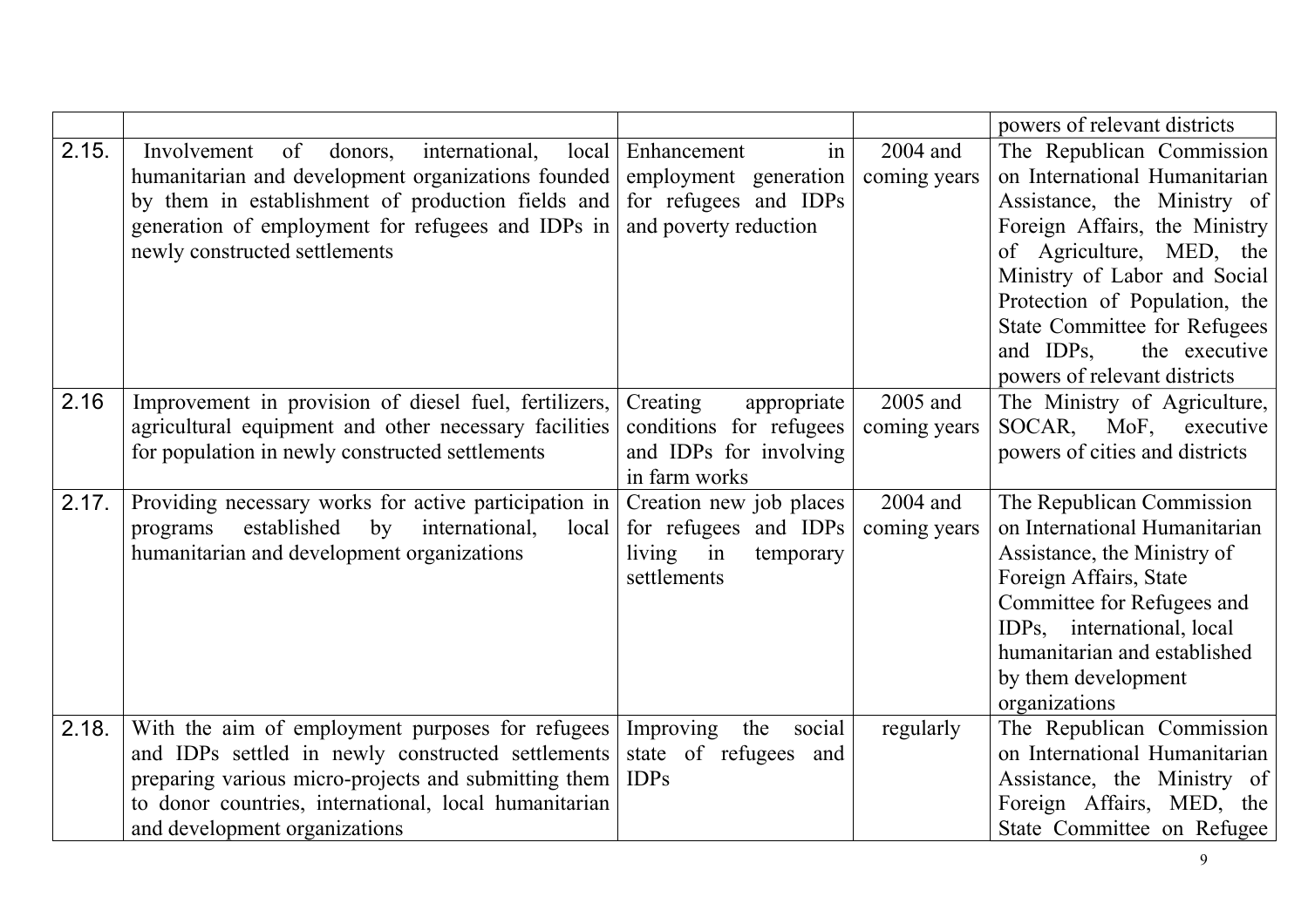| 2.19<br>MOF, Ministry of Education,<br>Taking necessary steps for providing the entities and<br>of<br>regularly<br>Improvement<br>the<br>other objects with specialists in the infrastructure<br>Ministry of Health, Ministry<br>quality of relevant social<br>established on existing demands in newly constructed<br>services provided<br>of Culture, State Committee<br>to<br>refugees and IDPs<br>for Refugees and IDPs, State<br>settlements.<br>Committee for Amelioration<br>and Irrigation «Bayva»Ltd,<br>executive powers of relevant<br>districts<br>2.20.<br>Ministry of Labor and Social<br>Involving able-bodied refugees<br><b>IDPs</b><br>$\frac{1}{2}$<br>Improvement<br>regularly<br>and<br>in<br>employment through labor fairs<br>Protection of Population, State<br>providing the refugees<br>Committee for Refugees and<br><b>IDPs</b><br>and<br>with<br>IDPs, executive powers of<br>employment<br>cities and districts,<br>2.21.<br>Providing necessary assistance to IDPs for free<br>Enhancing of the quality<br>The Ministry of Health,<br>regularly<br>of medical service to<br>Ministry of Finance, the State<br>examination, treatment and medications in health<br>Committee for Refugee and<br>institutions<br><b>IDP</b><br>IDP Affairs, the executive<br>powers of relevant districts<br>Taking steps for increasing monthly norm of kerosene<br>2.22.<br>Improving of the living<br>2004<br>AR Cabinet of Ministers,<br>and<br>fuel for autumn/winter seasons for IDPs temporarily<br>conditions of IDPs<br>MOF, the State Committee for<br>coming years<br>settled in places without natural gas supply and<br>Refugees and IDPs<br>delivering it to their address<br>2.23.<br>Various assistance made to IDPs by ministries,<br>Solution for the social regularly<br>The State Committee<br>for<br>problems of IDPs and<br>committees, companies, executive powers of cities<br>Refugees and IDPs, ministries,<br>and districts responsible for them settled temporarily<br>providing them with<br>companies,<br>concerns,<br>the<br>executive powers of cities and<br>in those cities and districts<br>various aids |  |  | and IDP Affairs          |
|----------------------------------------------------------------------------------------------------------------------------------------------------------------------------------------------------------------------------------------------------------------------------------------------------------------------------------------------------------------------------------------------------------------------------------------------------------------------------------------------------------------------------------------------------------------------------------------------------------------------------------------------------------------------------------------------------------------------------------------------------------------------------------------------------------------------------------------------------------------------------------------------------------------------------------------------------------------------------------------------------------------------------------------------------------------------------------------------------------------------------------------------------------------------------------------------------------------------------------------------------------------------------------------------------------------------------------------------------------------------------------------------------------------------------------------------------------------------------------------------------------------------------------------------------------------------------------------------------------------------------------------------------------------------------------------------------------------------------------------------------------------------------------------------------------------------------------------------------------------------------------------------------------------------------------------------------------------------------------------------------------------------------------------------------------------------------------------------------------------------------------------------------------|--|--|--------------------------|
|                                                                                                                                                                                                                                                                                                                                                                                                                                                                                                                                                                                                                                                                                                                                                                                                                                                                                                                                                                                                                                                                                                                                                                                                                                                                                                                                                                                                                                                                                                                                                                                                                                                                                                                                                                                                                                                                                                                                                                                                                                                                                                                                                          |  |  |                          |
|                                                                                                                                                                                                                                                                                                                                                                                                                                                                                                                                                                                                                                                                                                                                                                                                                                                                                                                                                                                                                                                                                                                                                                                                                                                                                                                                                                                                                                                                                                                                                                                                                                                                                                                                                                                                                                                                                                                                                                                                                                                                                                                                                          |  |  |                          |
|                                                                                                                                                                                                                                                                                                                                                                                                                                                                                                                                                                                                                                                                                                                                                                                                                                                                                                                                                                                                                                                                                                                                                                                                                                                                                                                                                                                                                                                                                                                                                                                                                                                                                                                                                                                                                                                                                                                                                                                                                                                                                                                                                          |  |  |                          |
|                                                                                                                                                                                                                                                                                                                                                                                                                                                                                                                                                                                                                                                                                                                                                                                                                                                                                                                                                                                                                                                                                                                                                                                                                                                                                                                                                                                                                                                                                                                                                                                                                                                                                                                                                                                                                                                                                                                                                                                                                                                                                                                                                          |  |  |                          |
|                                                                                                                                                                                                                                                                                                                                                                                                                                                                                                                                                                                                                                                                                                                                                                                                                                                                                                                                                                                                                                                                                                                                                                                                                                                                                                                                                                                                                                                                                                                                                                                                                                                                                                                                                                                                                                                                                                                                                                                                                                                                                                                                                          |  |  |                          |
|                                                                                                                                                                                                                                                                                                                                                                                                                                                                                                                                                                                                                                                                                                                                                                                                                                                                                                                                                                                                                                                                                                                                                                                                                                                                                                                                                                                                                                                                                                                                                                                                                                                                                                                                                                                                                                                                                                                                                                                                                                                                                                                                                          |  |  |                          |
|                                                                                                                                                                                                                                                                                                                                                                                                                                                                                                                                                                                                                                                                                                                                                                                                                                                                                                                                                                                                                                                                                                                                                                                                                                                                                                                                                                                                                                                                                                                                                                                                                                                                                                                                                                                                                                                                                                                                                                                                                                                                                                                                                          |  |  |                          |
|                                                                                                                                                                                                                                                                                                                                                                                                                                                                                                                                                                                                                                                                                                                                                                                                                                                                                                                                                                                                                                                                                                                                                                                                                                                                                                                                                                                                                                                                                                                                                                                                                                                                                                                                                                                                                                                                                                                                                                                                                                                                                                                                                          |  |  |                          |
|                                                                                                                                                                                                                                                                                                                                                                                                                                                                                                                                                                                                                                                                                                                                                                                                                                                                                                                                                                                                                                                                                                                                                                                                                                                                                                                                                                                                                                                                                                                                                                                                                                                                                                                                                                                                                                                                                                                                                                                                                                                                                                                                                          |  |  |                          |
|                                                                                                                                                                                                                                                                                                                                                                                                                                                                                                                                                                                                                                                                                                                                                                                                                                                                                                                                                                                                                                                                                                                                                                                                                                                                                                                                                                                                                                                                                                                                                                                                                                                                                                                                                                                                                                                                                                                                                                                                                                                                                                                                                          |  |  |                          |
|                                                                                                                                                                                                                                                                                                                                                                                                                                                                                                                                                                                                                                                                                                                                                                                                                                                                                                                                                                                                                                                                                                                                                                                                                                                                                                                                                                                                                                                                                                                                                                                                                                                                                                                                                                                                                                                                                                                                                                                                                                                                                                                                                          |  |  |                          |
|                                                                                                                                                                                                                                                                                                                                                                                                                                                                                                                                                                                                                                                                                                                                                                                                                                                                                                                                                                                                                                                                                                                                                                                                                                                                                                                                                                                                                                                                                                                                                                                                                                                                                                                                                                                                                                                                                                                                                                                                                                                                                                                                                          |  |  |                          |
|                                                                                                                                                                                                                                                                                                                                                                                                                                                                                                                                                                                                                                                                                                                                                                                                                                                                                                                                                                                                                                                                                                                                                                                                                                                                                                                                                                                                                                                                                                                                                                                                                                                                                                                                                                                                                                                                                                                                                                                                                                                                                                                                                          |  |  |                          |
|                                                                                                                                                                                                                                                                                                                                                                                                                                                                                                                                                                                                                                                                                                                                                                                                                                                                                                                                                                                                                                                                                                                                                                                                                                                                                                                                                                                                                                                                                                                                                                                                                                                                                                                                                                                                                                                                                                                                                                                                                                                                                                                                                          |  |  |                          |
|                                                                                                                                                                                                                                                                                                                                                                                                                                                                                                                                                                                                                                                                                                                                                                                                                                                                                                                                                                                                                                                                                                                                                                                                                                                                                                                                                                                                                                                                                                                                                                                                                                                                                                                                                                                                                                                                                                                                                                                                                                                                                                                                                          |  |  |                          |
|                                                                                                                                                                                                                                                                                                                                                                                                                                                                                                                                                                                                                                                                                                                                                                                                                                                                                                                                                                                                                                                                                                                                                                                                                                                                                                                                                                                                                                                                                                                                                                                                                                                                                                                                                                                                                                                                                                                                                                                                                                                                                                                                                          |  |  |                          |
|                                                                                                                                                                                                                                                                                                                                                                                                                                                                                                                                                                                                                                                                                                                                                                                                                                                                                                                                                                                                                                                                                                                                                                                                                                                                                                                                                                                                                                                                                                                                                                                                                                                                                                                                                                                                                                                                                                                                                                                                                                                                                                                                                          |  |  |                          |
|                                                                                                                                                                                                                                                                                                                                                                                                                                                                                                                                                                                                                                                                                                                                                                                                                                                                                                                                                                                                                                                                                                                                                                                                                                                                                                                                                                                                                                                                                                                                                                                                                                                                                                                                                                                                                                                                                                                                                                                                                                                                                                                                                          |  |  |                          |
|                                                                                                                                                                                                                                                                                                                                                                                                                                                                                                                                                                                                                                                                                                                                                                                                                                                                                                                                                                                                                                                                                                                                                                                                                                                                                                                                                                                                                                                                                                                                                                                                                                                                                                                                                                                                                                                                                                                                                                                                                                                                                                                                                          |  |  |                          |
|                                                                                                                                                                                                                                                                                                                                                                                                                                                                                                                                                                                                                                                                                                                                                                                                                                                                                                                                                                                                                                                                                                                                                                                                                                                                                                                                                                                                                                                                                                                                                                                                                                                                                                                                                                                                                                                                                                                                                                                                                                                                                                                                                          |  |  |                          |
|                                                                                                                                                                                                                                                                                                                                                                                                                                                                                                                                                                                                                                                                                                                                                                                                                                                                                                                                                                                                                                                                                                                                                                                                                                                                                                                                                                                                                                                                                                                                                                                                                                                                                                                                                                                                                                                                                                                                                                                                                                                                                                                                                          |  |  |                          |
|                                                                                                                                                                                                                                                                                                                                                                                                                                                                                                                                                                                                                                                                                                                                                                                                                                                                                                                                                                                                                                                                                                                                                                                                                                                                                                                                                                                                                                                                                                                                                                                                                                                                                                                                                                                                                                                                                                                                                                                                                                                                                                                                                          |  |  |                          |
|                                                                                                                                                                                                                                                                                                                                                                                                                                                                                                                                                                                                                                                                                                                                                                                                                                                                                                                                                                                                                                                                                                                                                                                                                                                                                                                                                                                                                                                                                                                                                                                                                                                                                                                                                                                                                                                                                                                                                                                                                                                                                                                                                          |  |  |                          |
|                                                                                                                                                                                                                                                                                                                                                                                                                                                                                                                                                                                                                                                                                                                                                                                                                                                                                                                                                                                                                                                                                                                                                                                                                                                                                                                                                                                                                                                                                                                                                                                                                                                                                                                                                                                                                                                                                                                                                                                                                                                                                                                                                          |  |  |                          |
|                                                                                                                                                                                                                                                                                                                                                                                                                                                                                                                                                                                                                                                                                                                                                                                                                                                                                                                                                                                                                                                                                                                                                                                                                                                                                                                                                                                                                                                                                                                                                                                                                                                                                                                                                                                                                                                                                                                                                                                                                                                                                                                                                          |  |  |                          |
|                                                                                                                                                                                                                                                                                                                                                                                                                                                                                                                                                                                                                                                                                                                                                                                                                                                                                                                                                                                                                                                                                                                                                                                                                                                                                                                                                                                                                                                                                                                                                                                                                                                                                                                                                                                                                                                                                                                                                                                                                                                                                                                                                          |  |  | districts, other bodies. |
| 3. Issues on improvement of activity of government institutions, international and local humanitarian organizations dealing with                                                                                                                                                                                                                                                                                                                                                                                                                                                                                                                                                                                                                                                                                                                                                                                                                                                                                                                                                                                                                                                                                                                                                                                                                                                                                                                                                                                                                                                                                                                                                                                                                                                                                                                                                                                                                                                                                                                                                                                                                         |  |  |                          |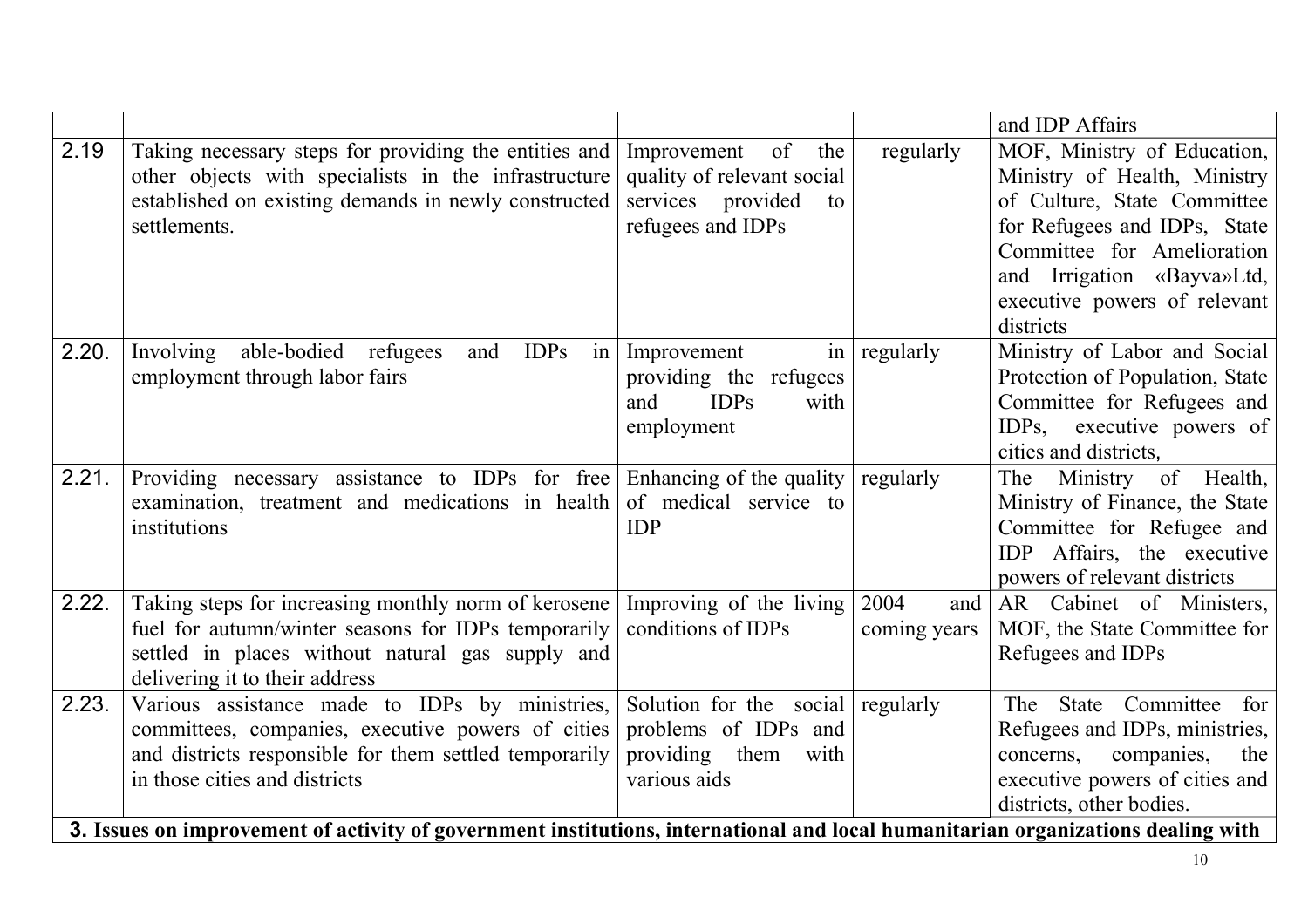|      |                                                                                                                                                                                                                                                                                                                                                   | problems of refugees and IDPs                                                                                                                                                                              |           |                                                                                                                                                                                                                                                                                         |
|------|---------------------------------------------------------------------------------------------------------------------------------------------------------------------------------------------------------------------------------------------------------------------------------------------------------------------------------------------------|------------------------------------------------------------------------------------------------------------------------------------------------------------------------------------------------------------|-----------|-----------------------------------------------------------------------------------------------------------------------------------------------------------------------------------------------------------------------------------------------------------------------------------------|
| 3.1. | Operation of activities of international, local<br>humanitarian and development organizations in<br>Azerbaijan Republic through the coordination by the<br>Commission<br>International<br>Republican<br>on<br>Humanitarian Assistance                                                                                                             | Improvement of<br>international, local<br>humanitarian and<br>development<br>organizations' activity<br>in Azerbaijan and<br>enhancement of<br>effectiveness of<br>projects implementing<br>in the country | regularly | The Republican Commission<br>on International Humanitarian<br>Assistance, the Ministry of<br>Foreign Affairs                                                                                                                                                                            |
| 3.2. | Taking relevant measures regarding the solution of<br>social and other relevant problems of people from<br>other countries for getting "refugee" status                                                                                                                                                                                           | Solution of the social regularly<br>and other problems of<br>people willing to get<br>"refugee" status                                                                                                     |           | The<br>Ministry<br>Foreign<br>of<br>Affairs,<br>the<br>Ministry of<br>Internal Affairs, the Ministry<br>of National Security, MED,<br>MoF.<br>the<br>Ministry<br>of<br>Education, Health Ministry,<br><b>State Committee for Refugees</b><br>and IDPs, State Boundary<br>Service, SOFAR |
| 3.3. | Making relevant changes to the legislation regarding<br>exemption from social insurance tax payment for the<br>salary fund formed by means of allocated money for<br>humanitarian development programs and carried out<br>by international, local and humanitarian organizations<br>and private companies from donor countries,<br>organizations. | effective<br>More<br>implementation<br>of<br>humanitarian<br>development<br>programs<br>carried<br>out<br>by<br>international, local and<br>humanitarian<br>organizations<br>and<br>private companies      | 2004      | AR Cabinet of Ministers,<br>Republican Commission on<br>International<br>Humanitarian<br>Assistance, the Ministry of<br>the<br>Ministry<br>of<br>Justice,<br>Economic Development, Tax<br>Ministry, the State Fund for<br><b>Social Protection</b>                                      |